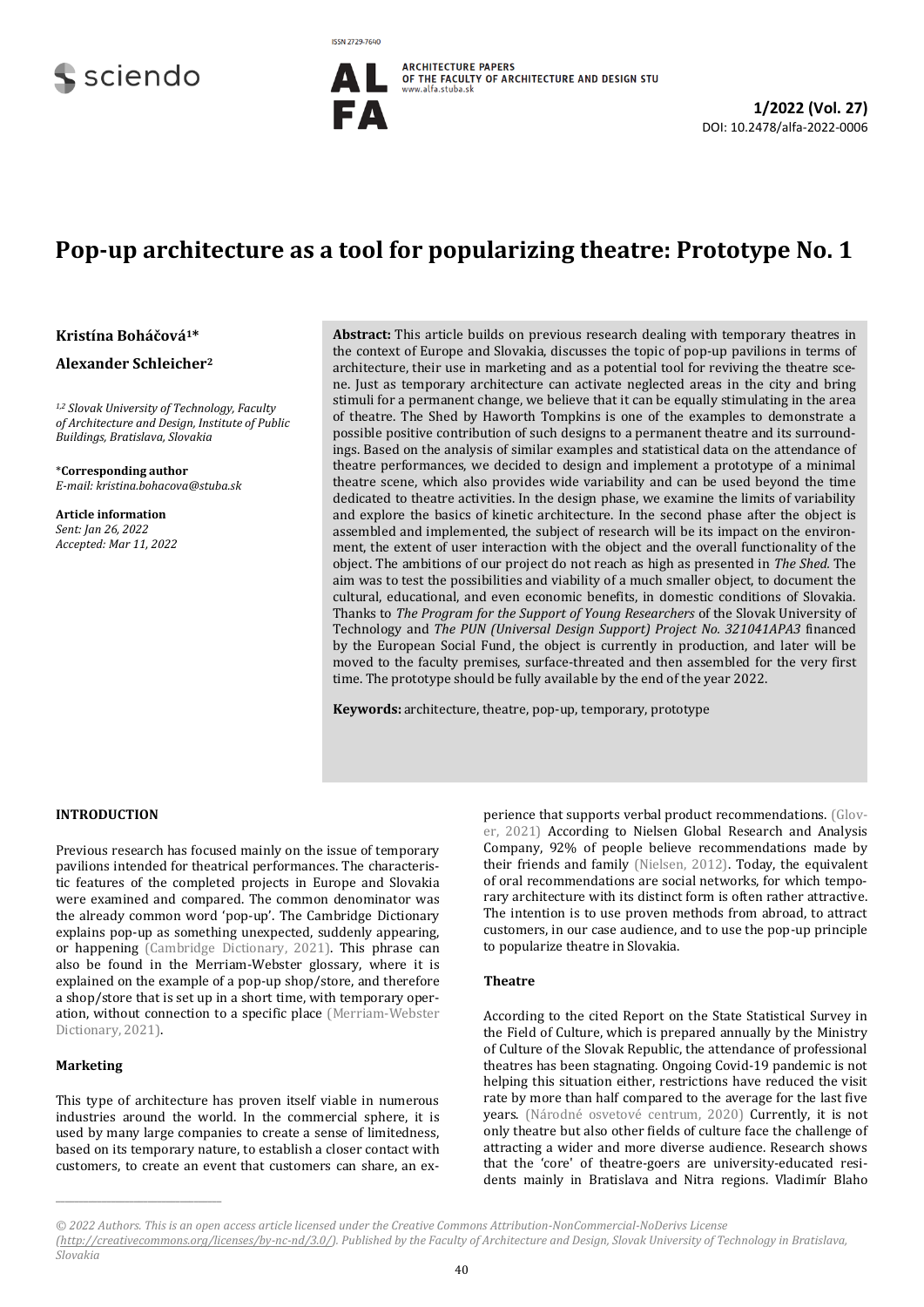speaks of theatre as of an undoubtedly more demanding kind of art, given its eminent artistic regularities on the one hand, and its lesser accessibility on the other hand. In conclusion of mentioned research on the relationship of the Slovak population to theatre, he adds that the result reflects a certain retreat of theatre as a significant social phenomenon in the then last decade and more broadly the direction of artistic culture towards a rather marginal position. ([Národné osvetové centrum, 2003](#page-2-5)) There is a need to mention that although this research was conducted merely some 20 years ago, it still reflects diversity of the theatre audience as it is today. Therefore, we see research into temporary forms of theatre as an opportunity to verify their ability to function as theatre attractors, banners that can potentially attract audiences other than those who normally attend theatrical productions. Due to its volatile nature and mobility, temporary architecture can bring theatre beyond urbanized structures and thus bring culture closer to where it was previously unavailable.

Fig. 1. Visit rate of professional theatre in Slovakia. (Author: Kristína Boháčová, based on statistics from Report on the State Statistical Survey in the Field of Culture 2019)



#### **THE SHED**

The Shed by Haworth Tompkins studio can serve as an example of a positive installation that exceeded expectations and also went beyond its planned duration. A temporary theatre, with an original duration of 12 months, offered space for ambitious, experimental productions. Just as the building was an experiment itself, it offered space for experimentation as well as an opportunity to discover new ways of theatre-making and free creation. According to the studio, from the opening show in 2013 to the dismantling of the building in 2017, the Shed attracted a more diverse audience to the National Theatre of London and helped bring energy to the whole area. [\(Ha](#page-2-6)[worthTompkins, 2013\)](#page-2-6) According to Patrick Healy of the New York Times, the London Theatre Complex attracted 1.5 million spectators during the 2012-2013 season, compared to 817,000 during the 2008-2009 season [\(Healy, 2013\).](#page-2-7)



**Fig. 2.** The Shed by Haworth Tompkins. (Source[: Haworth Tompkins, 2013\)](#page-2-6)

### **PROTOTYPE NO. 1**

The nature of the temporary architecture makes it an ideal subject for research by design and subsequent implementation phase. We had an opportunity to verify the gained knowledge in practice and to design and build an object that will continue to be used for research. In the follow-up research, we plan to study the object in different types of environments in which it will be placed, monitor the interaction with users, i.e. time spent interacting with the object to find out people's interest in similar short-term projects. Furthermore, it is planned to focus our research on the clients, who in our case will be the organizers of events, of which our object will be a part. Initially, by designing, placing and later observing the life of an object, we plan to gather as much experience and relevant knowledge as possible for the purposes of writing the dissertation thesis. The input parameters in this case were not given for two reasons. Firstly, due to the nature of the pop-up pavilion, which is characterized by its lack of a stable location and so there is no place to which the object could be tied. Secondly, due to variability, which we have identified as one of the main constituting pillars of the concept, giving us the opportunity to apply a typological experiment. The model we built also derives on current needs for sustainability and universal design. One of the most important aspects was the simple assembly and dismantling of the object, resulting from the basic requirement for its temporary nature and variability during operation.

#### **Variability**

Although the idea to design a pavilion arose in response to the need for a deeper examination of a minimum theatre scene, in the process we evaluated that such object that can offer a wide range of functional requirements and, while also without location-bound limits, it can provide wider usability and thus meet the sustainability requirements better than a monofunctional object. At the same time, we wanted to design a universal smallscale architecture, without any specific purpose, as a starting point for architecture with a theatrical content. The selection of varied functions is not random, the functions with the same premise were chosen: and that is to fulfil the function, the viewer and the observer are needed. The 'programme' of the object will include performances such as theatre, cinema, discussions or exhibitions.



**Fig. 3.** Scheme of variability. (Author: Kristína Boháčová)

#### **Kinetics**

The circle as a universal geometric shape became the initial form for the floor plan of the object. It allows you to watch the event from all sides and thus maximize the number of viewers. At the same time, it does not limit itself to the environment and can function as a solitaire in an undefined space. The circle was later modified to a polygon, which was more suitable in terms of the nature of the object, which is not just variable, but also kinetic. It is kinetic in its simplest meaning, which we could have seen in the Middle Ages in the form of drawbridges, which are considered to be the first phenomena of kinetic architecture. [\(Kronenunberg, 2014\)](#page-2-8) William Zuk and Roger Clark in their book Kinetic Architecture, argued that the goal of kinetic solutions is to adapt space to change [\(Zuk, Roger, 1970\),](#page-2-9) which in our case would occur frequently, by changing the locations of the object due to various events.